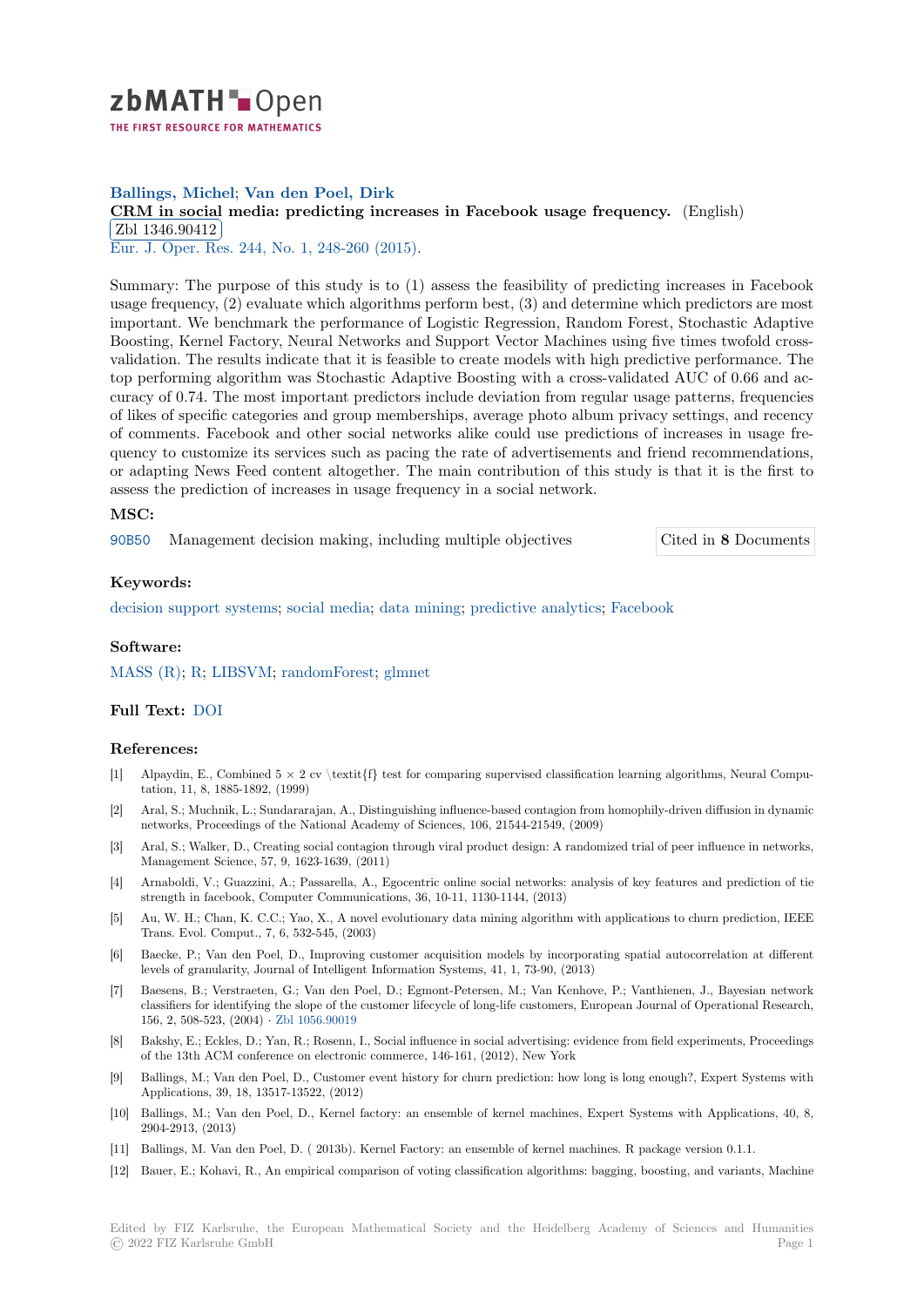Learning, 36, 1-2, 105-139, (1999)

- [13] Ben-Hur, A.; Weston, J., A user's guide to support vector machines, Methods in molecular biology, 223-239, (2010), Department of Computer Science Colorado State University
- [14] Benoit, D. F.; Van den Poel, D., Improving customer retention in financial services using kinship network information, Expert Systems with Applications, 39, 13, 11435-11442, (2012)
- [15] Berkson, J., Application of the logistic function to bio-assay, Journal of the American Statistical Association, 39, 227, 357-365, (1944)
- [16] Bishop, C., Neural Networks for Pattern Recognition, (2002), Oxford University Press
- [17] Bolton, R. N., A dynamic model of the duration of the customer's relationship with a continuous service provider: the role of satisfaction, Marketing Science, 17, 1, 45, (1998)
- [18] Breiman, L., Random forests, Machine Learning, 45, 1, 5-32, (2001) *·* Zbl 1007.68152
- [19] Buckinx, W.; Van den Poel, D., Customer base analysis: partial defection of behaviourally loyal clients in a non-contractual FMCG retail setting, European Journal of Operational Research, 164, 1, 252-268, (2005) *·* Zbl 1132.90349
- [20] Burez, J.; Van den Poel, D., CRM at a pay-TV company: using analytical models to reduce customer attrition by targeted marketing for subscription services, Expert Systems with Application[s, 32, 2, 277-288](https://zbmath.org/1007.68152), (2007)
- [21] Burez, J.; Van den Poel, D., Separating financial from commercial customer churn: A modeling step towards resolving the conflict between the sales and credit department, Expert Systems with Applications, 35, 1[-2, 497-514, \(200](https://zbmath.org/1132.90349)8)
- [22] Burez, J.; Van den Poel, D., Handling class imbalance in customer churn prediction, Expert Systems with Applications, 36, 3, 4626-4636, (2009)
- [23] Claussen, J.; Kretschmer, T.; Mayrhofer, P., The effects of rewarding user engagement: the case of facebook apps, Information Systems Research, 24, 1, 186-200, (2013)
- [24] Clayton, R. B.; Osborne, R. E.; Miller, B. K.; Oberle, C. D., Loneliness, anxiousness, and substance use as predictors of facebook use, Computers in Human Behavior, 29, 3, 687-693, (2013)
- [25] Cortes, C.; Vapnik, V., Support-vector networks, Machine Learning, 20, 3, 273-297, (1995) *·* Zbl 0831.68098
- [26] Coussement, K.; Benoit, D. F.; Van den Poel, D., Improved marketing decision making in a customer churn prediction context using generalized additive models, Expert Systems with Applications, 37, 3, 2132-2143, (2010)
- [27] Coussement, K.; Van den Poel, D., Churn prediction in subscription services: an application of support vector machines while comparing two parameter-selection techniques, Expert Systems with Applications, 34, 1, 31[3-327, \(2008\)](https://zbmath.org/0831.68098)
- [28] Coussement, K.; Van den Poel, D., Improving customer attrition prediction by integrating emotions from client/company interaction emails and evaluating multiple classifiers, Expert Systems with Applications, 36, 3, 6127-6134, (2009)
- [29] Culp, M., Johnson, K. Michailidis, G. (2012). ada: an R package for stochastic boosting. R package version 2.0-3.
- [30] Datta, P.; Masand, B.; Mani, D. R.; Li, B., Automated cellular modeling and prediction on a large scale, Artificial Intelligence Review, 14, 6, 485-502, (2000) *·* Zbl 0984.68546
- [31] De Bock, K. W.; Van den Poel, D., An empirical evaluation of rotation-based ensemble classifiers for customer churn prediction, Expert Systems with Applications, 38, 10, 12293-12301, (2011)
- [32] De Bock, K. W.; Van den Poel, D., Reconciling performance and interpretability in customer churn prediction using ensemble learning based on generalized a[dditive models, E](https://zbmath.org/0984.68546)xpert Systems with Applications, 39, 8, 6816-6826, (2012)
- [33] Demsar, J., Statistical comparisons of classifiers over multiple data sets, Journal of Machine Learning Research, 7, 1-30, (2006) *·* Zbl 1222.68184
- [34] Dietterich, T. G., Approximate statistical tests for comparing supervised classification learning algorithms, Neural Computation, 10, 7, 1895-1923, (1998)
- [35] Dreiseitl, S.; Ohno-Machado, L., Logistic regression and artificial neural network classification models: A methodology review, J[ournal of Biome](https://zbmath.org/1222.68184)dical Informatics, 35, 5-6, 352-359, (2002)
- [36] Eiben, A. E., Koudijs, A. E. Slisser, F. (1998). Genetic modelling of customer retention. In Genetic programming. First European workshop, EuroGP'98 proceedings (pp. 178-186).
- [37] Ellison, N. B.; Steinfield, C.; Lampe, C., The benefits of facebook "friends": social capital and college students' use of online social network sites, Journal of Computer-Mediated Communication, 12, 4, 1, (2007)
- [38] Facebook (2013a). News feed FYI: A window into news feed. https://www. facebook.com/business/news/News-Feed-FYI-A-Window-Into-News-Feed/.
- [39] Facebook (2013b). News feed FYI: More relevant ads in news feed | facebook newsroom. http://newsroom.fb.com/news/2013/09/newsfeed-fyi-more-relevant-ads-in-news-feed/.
- [40] Facebook (2014). Newsroom Key facts. http://newsroom.fb.com/Key-Facts.
- [41] Freund, Y.; Schapire, R., Experiments with a new boosting algorithm, Machine learning. proceedings of the thirteenth international conference (ICML '96), 148-156, (1996), Bari, Italy
- [42] Friedman, J. H., Greedy function approximation: A gradient boosting machine, Annals of Statistics, 29, 5, 1189-1232, (2001) *·* Zbl 1043.62034
- [43] Friedman, J. H., Stochastic gradient boosting, Computational Statistics \& Data Analysis, 38, 4, 367-378, (2002) *·* Zbl 1072.65502
- [44] Friedman, J.; Hastie, T.; Tibshirani, R., Regularization paths for generalized linear models via coordinate descent, Journal of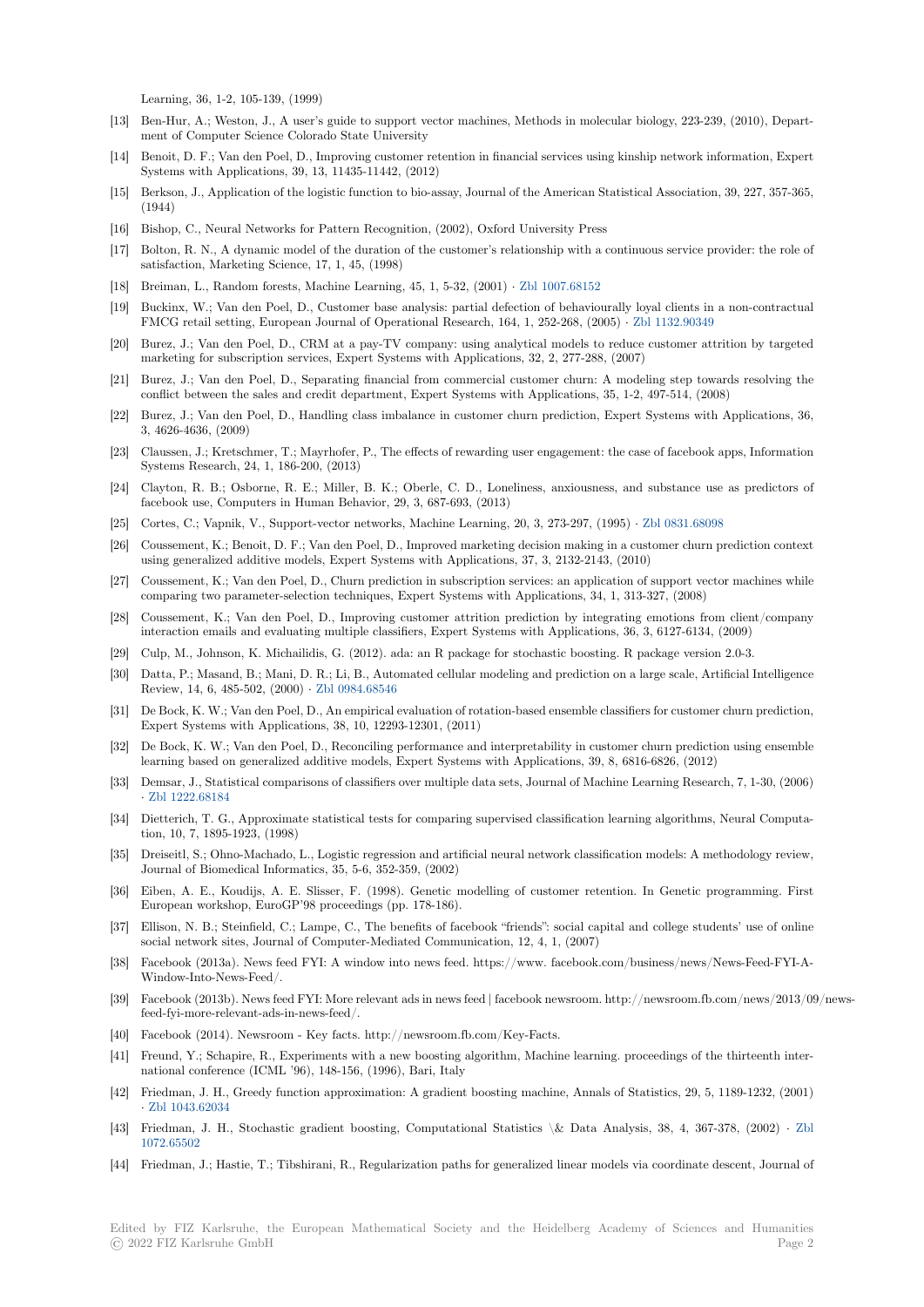Statistical Software, 33, 1, 1-22, (2010)

- [45] Friedman, J., Hastie, T. Tibshirani, R. (2013). glmnet: Lasso and elastic-regularized generalized linear models. R package version 1.9-3.
- [46] Glady, N.; Baesens, B.; Croux, C., Modeling churn using customer lifetime value, European Journal of Operational Research, 197, 1, 402-411, (2009) *·* Zbl 1157.91396
- [47] Gómez, D.; Figueira, J. R.; Eusébio, A., Modeling centrality measures in social network analysis using bi-criteria network flow optimization problems, European Journal of Operational Research, 226, 2, 354-365, (2013) *·* Zbl 1292.91149
- [48] Guisan, A.; Edwards, T. C.; Hastie, T., Generalized linear and generalized additive models in studies of species distributions: setting the scene, Ecolog[ical Modelling,](https://zbmath.org/1157.91396) 157, 2-3, 89-100, (2002)
- [49] Hand, D. J., Good practice in retail credit scorecard assessment, Journal of the Operational Research Society, 56, 9, 1109-1117, (2005) *·* Zbl 1097.91523
- [50] Hanley, J.; Mcneil, B., The meaning and use of the area under a receiver operating characteristic (ROC) curve, Radiology, 143, 1, 29-36, (1982)
- [51] Hartmann, W. R.; Manchanda, P.; Nair, H.; Bothner, M.; Dodds, P.; Godes, D., Modeling social interactions: identification, empirica[l methods and p](https://zbmath.org/1097.91523)olicy implications, Marketing Letters, 19, 3-4, 287-304, (2008)
- [52] Hellmann, T.; Staudigl, M., Evolution of social networks, European Journal of Operational Research, 234, 3, 583-596, (2014) *·* Zbl 1304.91168
- [53] Hsu, C.-W.; Chang, C.-C.; Lin, C.-J., A practical guide to support vector classification, Technical Report, (2010), Department of Computer Science and Information Engineering, National Taiwan University Taipei 106, Taiwan
- [54] Hung, S.-Y.; Yen, D. C.; Wang, H.-Y., Applying data mining to telecom churn management, Expert Systems with Applications, 3[1, 3, 515-524, \(2](https://zbmath.org/1304.91168)006)
- [55] Hwang, H.; Jung, T.; Suh, E., An LTV model and customer segmentation based on customer value: A case study on the wireless telecommunication industry, Expert Systems with Applications, 26, 2, 181-188, (2004)
- [56] Janitza, S.; Strobl, C.; Boulesteix, A.-L., An AUC-based permutation variable importance measure for random forests, BMC Bioinformatics, 14, 1, 119, (2013)
- [57] Kim, Y., Toward a successful CRM: variable selection, sampling, and ensemble, Decision Support Systems, 41, 2, 542-553, (2006)
- [58] King, R.; Feng, C.; Sutherland, A., Statlog comparison of classification algorithms on large real-world problems, Applied Artificial Intelligence, 9, 3, 289-333, (1995)
- [59] Kumar, D. A.; Ravi, V., Predicting credit card customer churn in banks using data mining, International Journal of Data Analysis Techniques and Strategies, 1, 1, 4-28, (2008)
- [60] Lampe, C.; Ellison, N.; Steinfield, C., A familiar face(book): profile elements as signals in an online social network, Proceedings of the conference on human factors in computing systems. Association for computing machinery, 435-444, (2007), San Jose,  $_{\rm CA}$
- [61] Larivière, B.; Van den Poel, D., Predicting customer retention and profitability by using random forests and regression forests techniques, Expert Systems with Applications, 29, 2, 472-484, (2005)
- [62] Lemmens, A.; Croux, C., Bagging and boosting classification trees to predict churn, Journal of Marketing Research (JMR), 43, 2, 276-286, (2006)
- [63] Lemon, K. N.; White, T. B.; Winer, R. S., Dynamic customer relationship management: incorporating future considerations into the service retention decision, Journal of Marketing, 66, 1, 1-14, (2002)
- [64] Lewis, K.; Kaufman, J.; Gonzalez, M.; Wimmer, A.; Christakis, N., Tastes, ties, and time: A new social network dataset using facebook.com, Social Networks, 30, 4, 330-342, (2008)
- [65] Liaw, A.; Wiener, M., Classification and regression by randomforest, R News, 2, 3, 18-22, (2002)
- [66] Liaw, A. Wiener, M. (2012). randomForest: Breiman and Cutler's random forests for classification and regression. R package version 4.6-7.
- [67] Lima, E.; Mues, C.; Baesens, B., Domain knowledge integration in data mining using decision tables: case studies in churn prediction, Journal of the Operational Research Society, 60, 8, 1096-1106, (2009) *·* Zbl 1168.90515
- [68] Madden, G.; Savage, S. J.; Coble-Neal, G., Subscriber churn in the Australian ISP market, Information Economics and Policy, 11, 2, 195-207, (1999)
- [69] Martin-Barragan, B.; Lillo, R.; Romo, J., Interpretable support vector machines for functional data, European Journal of Operational Research, 232, 1, 146-155, (2014)
- [70] Matignon, R., Neural Network Modeling Using Sas Enterprise Miner, (2005), AuthorHouse
- [71] McCulloch, W.; Pitts, W., A logical calculus of the ideas immanent in nervous activity, Bulletin of Mathematical Biophysics, 5, 115-133, (1943) *·* Zbl 0063.03860
- [72] Meyer, D., Dimitriadou, E., Hornik, K., Weingessel, A. Leisch, F. (2012). e1071: Misc functions of the department of statistics (e1071). R package version 1.6-1.
- [73] Migueis, V.; Van den Poel, D.; Camanho, A.; Falcao e Cunha, J., Modeling partial customer churn: on the value of first product-category p[urchase sequence](https://zbmath.org/0063.03860)s, Expert Systems with Applications, 39, 12, 11250-11256, (2012)
- [74] Migueis, V. L.; Van den Poel, D.; Camanho, A. S.; Cunha, J. F.e., Predicting partial customer churn using Markov for discrimination for modeling first purchase sequences, Advances in Data Analysis and Classification, 6, 4, 337-353, (2012) *·*